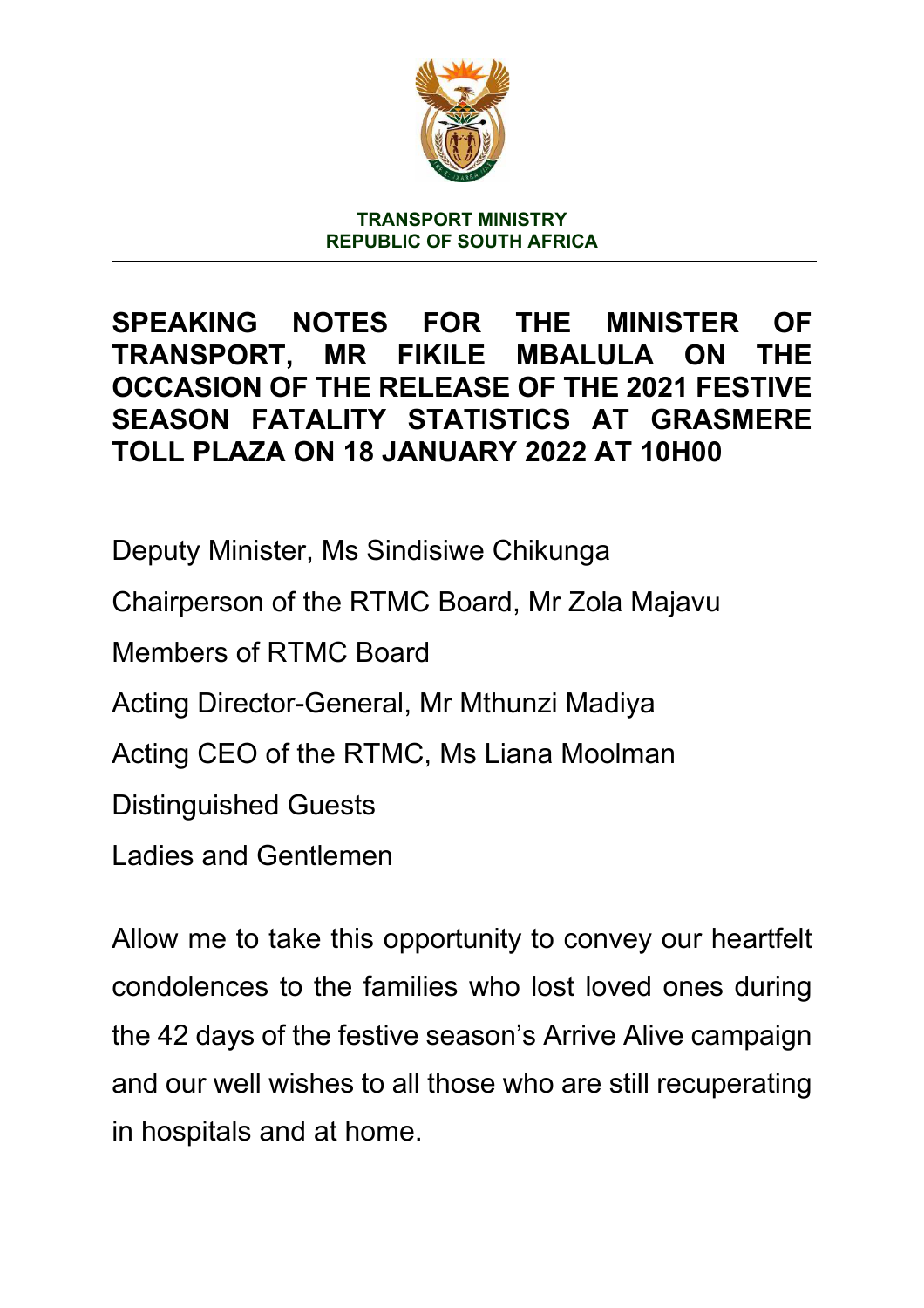I also convey a word of gratitude and appreciation to all law enforcement officers, emergency services and health professionals who worked long hours, sacrificing family time, to help us save lives on our roads.

We have just concluded one of the most challenging festive season campaigns, which stretched our resources to the limit, putting a strain on our law enforcement operations.

Over this past festive season, we saw some of the most heart-wrenching crashes claiming many lives in a single crash. On 12 January, a head-on collision claimed 17 lives and injured 8 on the N1 near Mookgophong, Limpopo. The bus driver lost his life along with the passengers due to the bus catching fire that entrapped them inside immediately after impact. In another crash in Mpumalanga, which claimed the life of Emalahleni Municipality Mayor, 3 people died. We have seen a total of 34 major crashes, accounting for 223 fatalities. This is in contrast with the 13 major crashes responsible for 72 fatalities.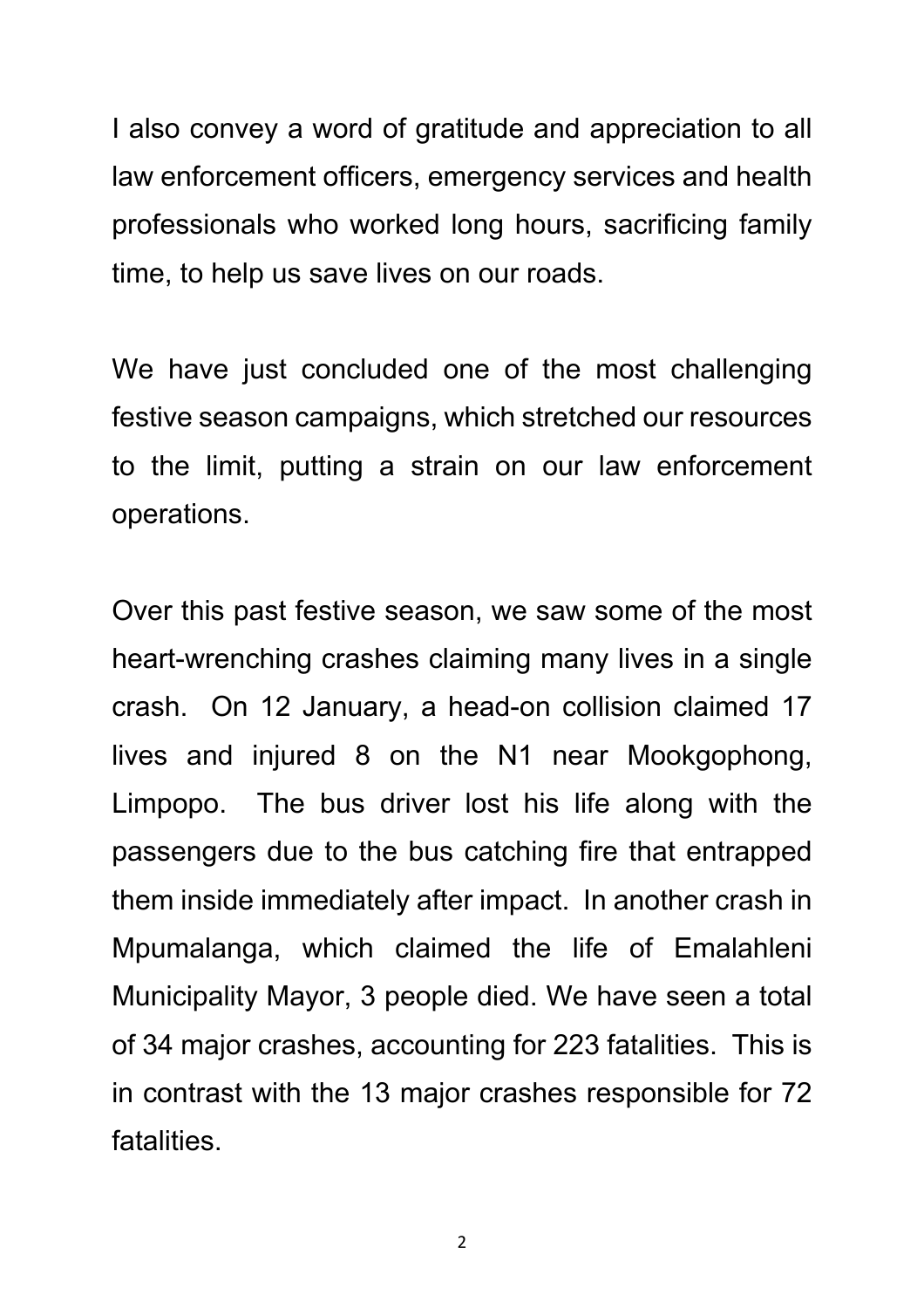Despite the challenges, we remained resolute and persevered through it all.

It is also important to appreciate that the festive season campaign is not implemented in a vacuum, but is firmly located within a broader safety campaign, 365 Days Action Agenda. This is anchored on policy framework that is rooted in law and reinforced by a social pact with the motoring public and organs of civil society to change behaviour on our roads.

Our arsenal of interventions aimed at delivering a reduction of 25% of fatalities on our roads includes policy and legislative interventions. The design of our road traffic management system is premised on the appreciation that while Provincial roads, traffic and parking fall within the ambit of exclusive Provincial legislative competence, maintaining national norms and standards is necessary to ensure effective performance by municipalities of their executive authority.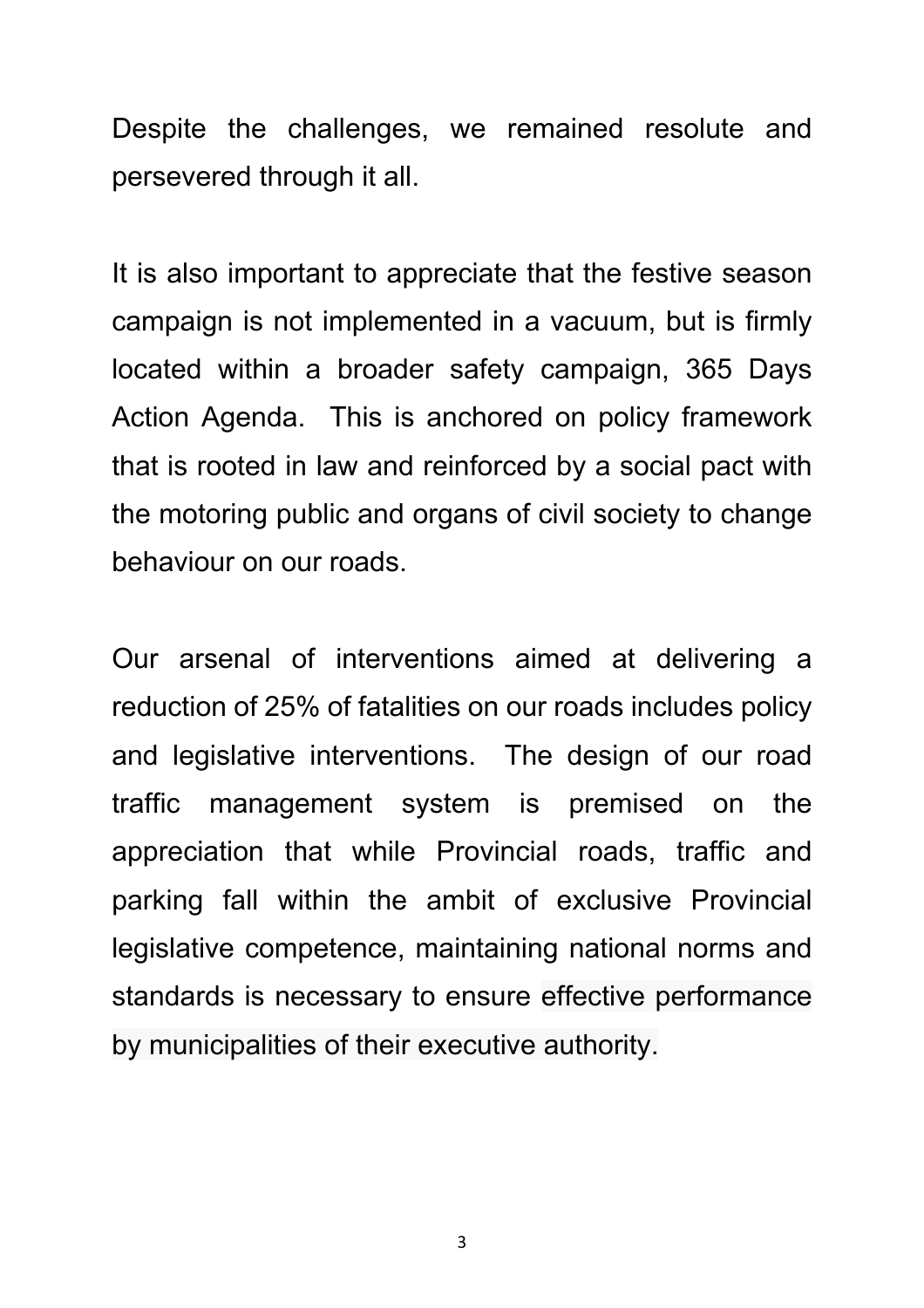This is equally true of maintaining economic unity of the republic and arrest the negative impact of road fatalities and crashes on the economy. There is no better illustration of the need to maintain economic unity of the Republic than the reality that the long-term liabilities of the Road Accident Fund are now government's largest contingent liability. We anticipate that claims against the RAF will increase to R518.7 billion in the 2023/2024 financial year.

A fragmented system that fails to recognise the importance of a system grounded on national norms and standards in order to maximise its effectiveness will only result in chaos and serve as a perverse incentive for unlawful behaviour.

This principle is evident in all our laws that regulate road traffic matter in the country, with the primary legislation regulating road traffic being the National Road Traffic Act of 1996.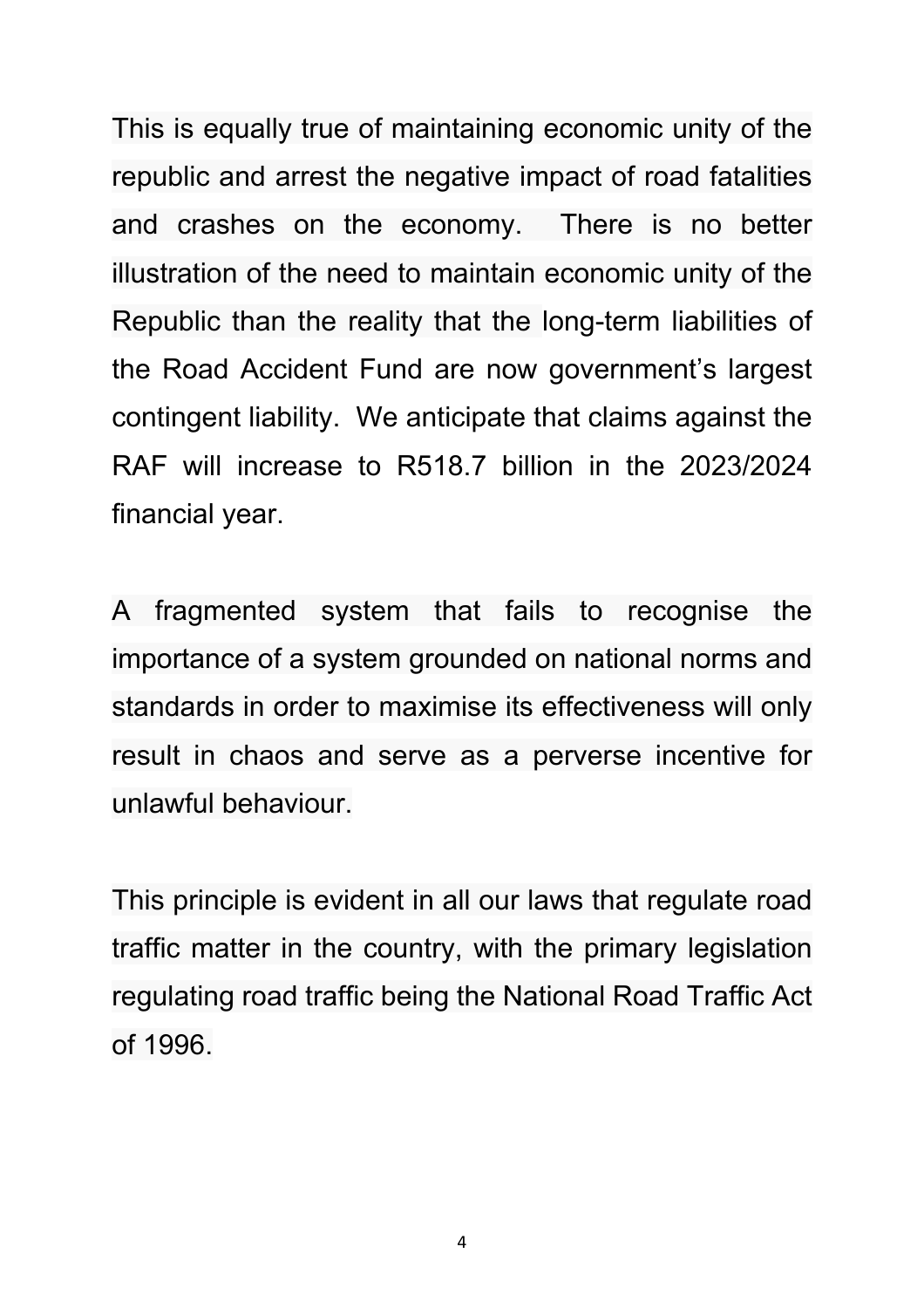This law is further bolstered by the Road Traffic Management Act of 1998, which establishes an institutional arrangement that recognises the executive authority of Provinces and municipalities.

The Administrative Adjudication of Road Traffic Offence provides an adjudication system for infringements of the rules of the road determined by the National Road Traffic Act. AARTO is the final piece of the puzzle in the implementation of a new road traffic management system by the democratic state. The importance of AARTO in driving behaviour change of motorist and providing disincentives for unbecoming conduct cannot be overemphasised.

It is for these reasons that we have decided to appeal the ruling of the Pretoria High Court declaring the AARTO Act unconstitutional and invalid.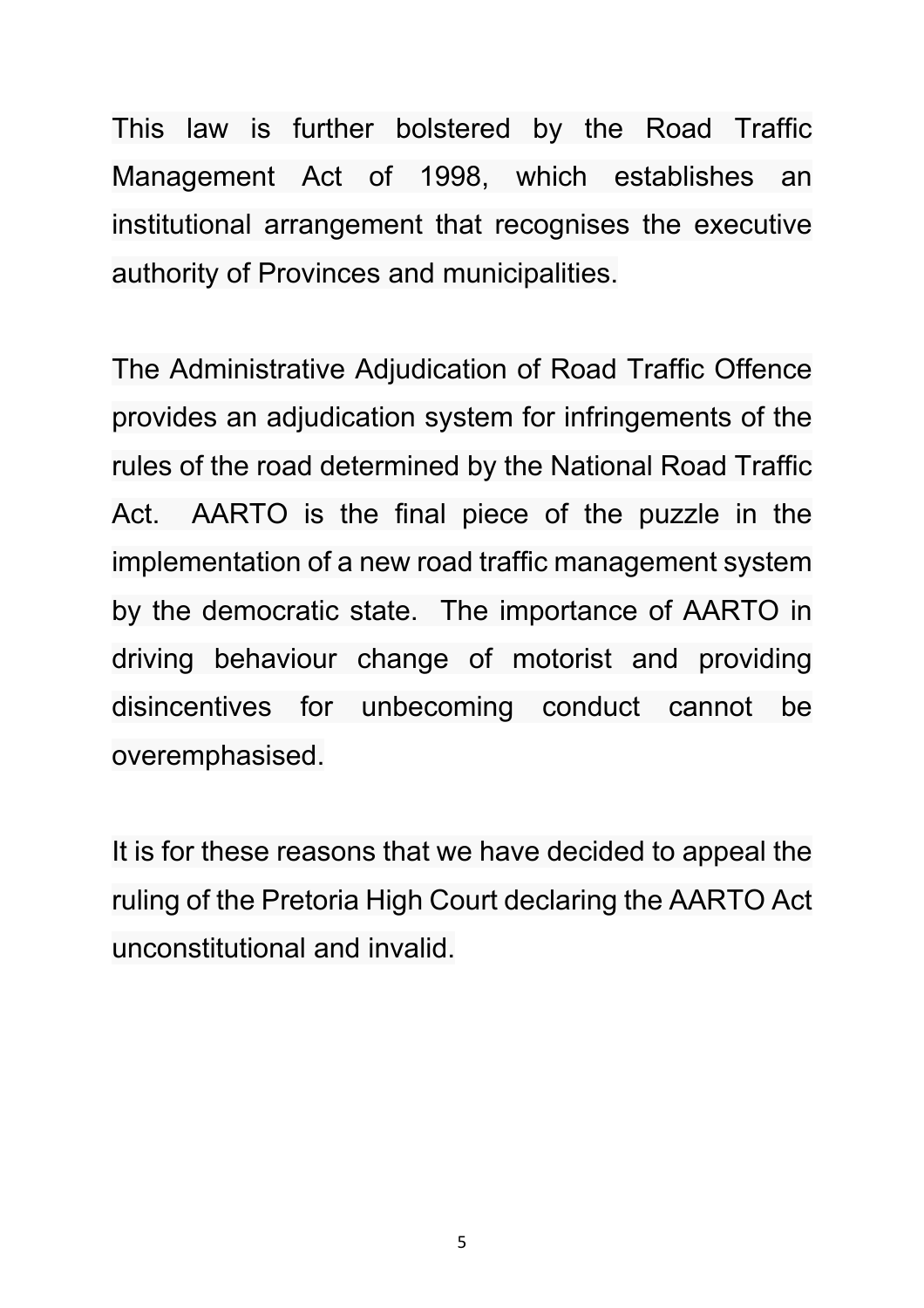As we continue to use legislative instruments to strengthen the road traffic regulatory framework, Parliament is currently seized with the proposed amendments to the National Road Traffic Act, to reduce the permissible alcohol limit for motorists. We believe this is an important element in our efforts to arrest the scourge of fatalities on our roads.

The plight of the trucking industry remains on our radar as it plays an important role in contributing to the country's economic growth. We have begun the process to amend our National Road Traffic regulations in order to regulate Professional Driving Permits both within South Africa , SADC , Common Market for Eastern and Southern Africa (COMESA) and East African Community. This will culminate in the standardization as well as harmonization of protocols with member states of these communities.

We will continue to give impetus to our 24/7, 365-days campaign with high visibility of our integrated law enforcement activities across the country.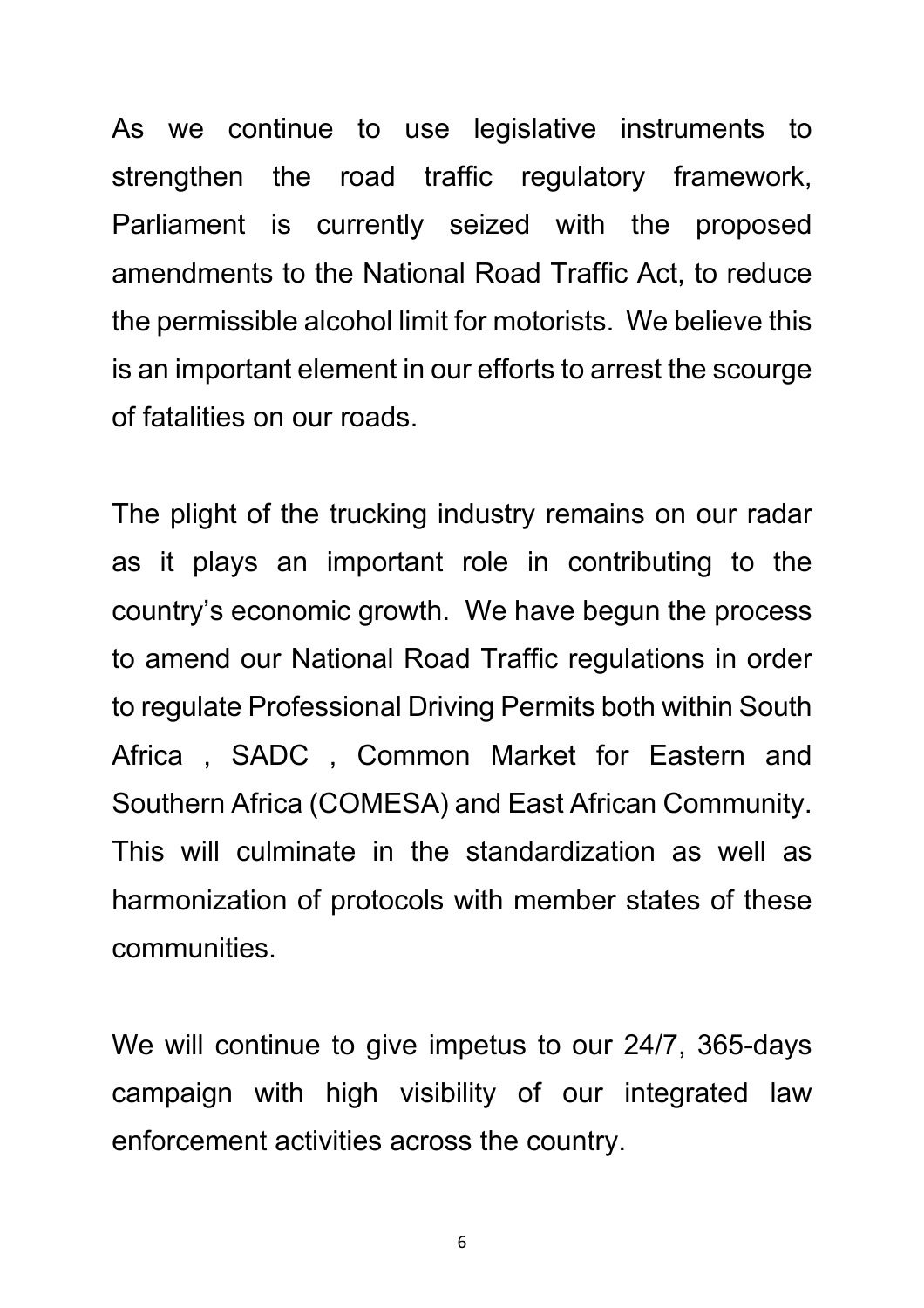From 1 December 2021 to 11 January 2022 we announced various measures that were to be undertaken as part of our Festive Season campaign aimed at promoting safety on our roads. We also called upon South Africans to observe and obey the rules of the road and behave in a manner that would save life and limb.

Our 2021 festive season enforcement targets placed great emphasis on:

- a)Speed reduction
- b)Seatbelt and restrain compliance
- c) Drunk driving
- d)Pedestrian safety and
- e)Patrolling identified dangerous roads/routes at the time when dangerous conditions are prevalent or dangerous behaviour is known to occur

A significant amount of financial resources were invested to promote awareness, intensify law enforcement interventions and exponentially increase visibility of our law enforcement officers.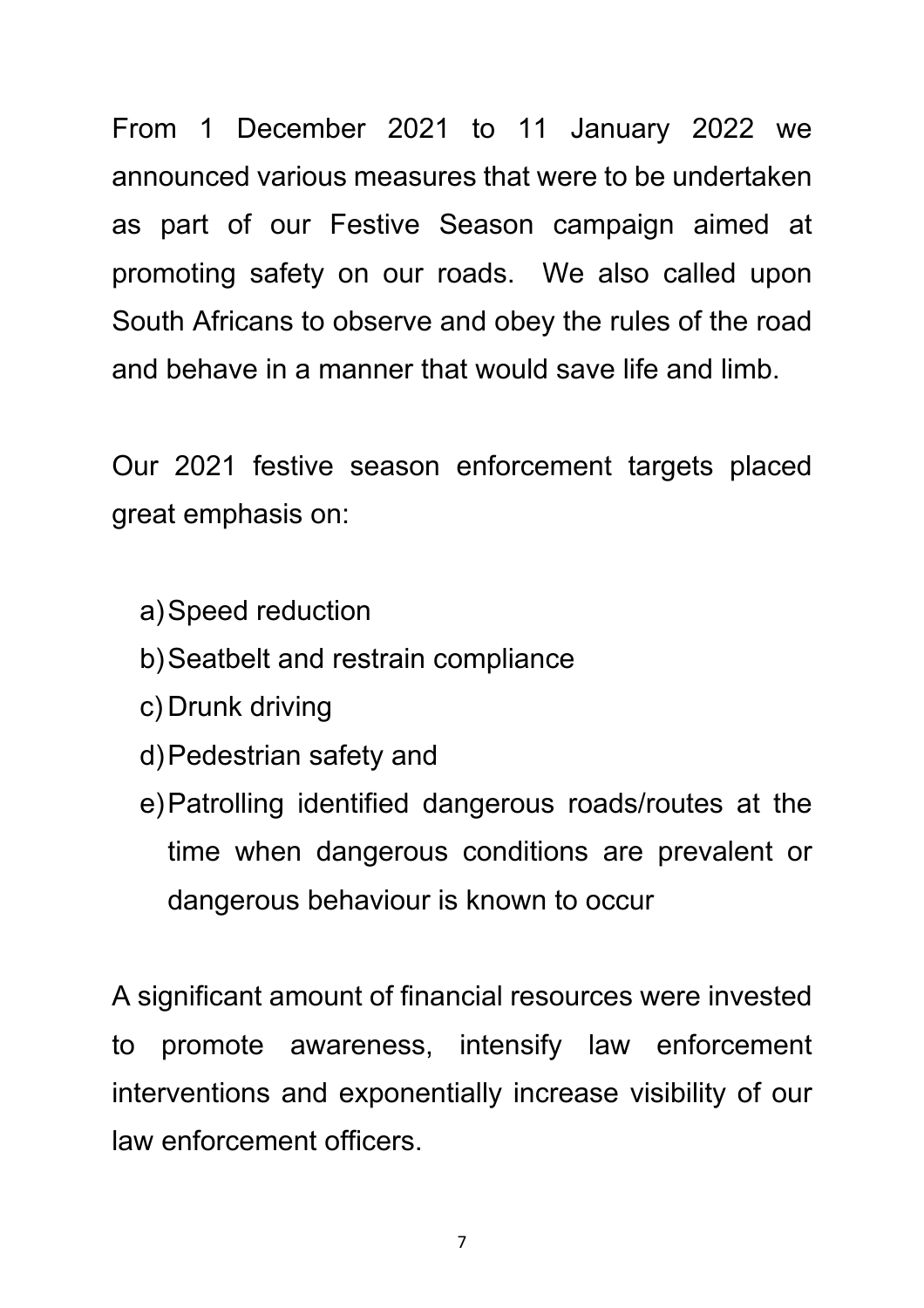The back-to-back extended long weekends that characterised the 2021 festive period posed a big challenge to road safety and the rainy weather proved to be a complicating factor. According to the South African Weather Service heavy rains measuring between 100 and 200 millimetres fell in many Provinces during the month of December 2021. In some Provinces, torrential rainfalls measuring between 200 and 500 millimetres were experienced resulting in damage to infrastructure including roads and bridges.

While we note this objective reality, we must equally accept that in a significant number of instances the competence of our drivers leaves much to be desired.

The fact that an overwhelming majority of fatal crashes were because of a single motor vehicle overturning and head-on collisions requires of us to pay serious attention to the competence of our drivers. Our interventions going forward will pay serious attention to this.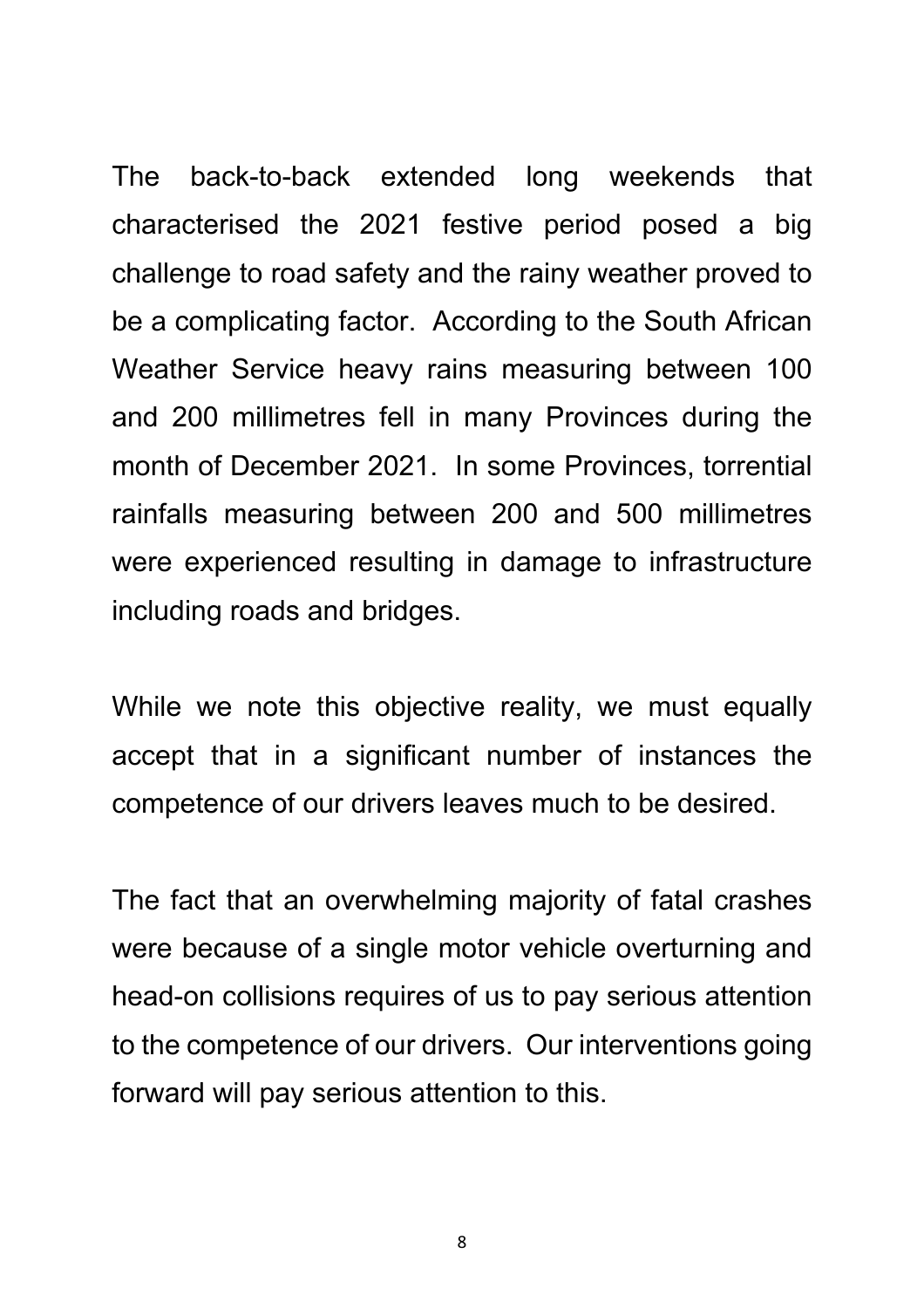During the Festive Season campaign, our traffic law enforcement officers conducted 651 roadblocks throughout the country and they issued 264 690 fines for various traffic offences.

Of particular interest is that 21 431 of these fines were for drivers who failed to wear seatbelts while 22 766 were for people who were driving without licences. It is our intention to ensure that the law bites and driving on our roads without a driving licence carries a heavy penalty, otherwise the mooted points demerit system will make no difference in driver behaviour.

A total of 4 251 un-roadworthy vehicles were discontinued while 4 073 vehicles were impounded.

To clamp down on drunken driving, speed and other moving violations, the officers arrested 6 169 motorists and 1 586 of these were for drunken driving.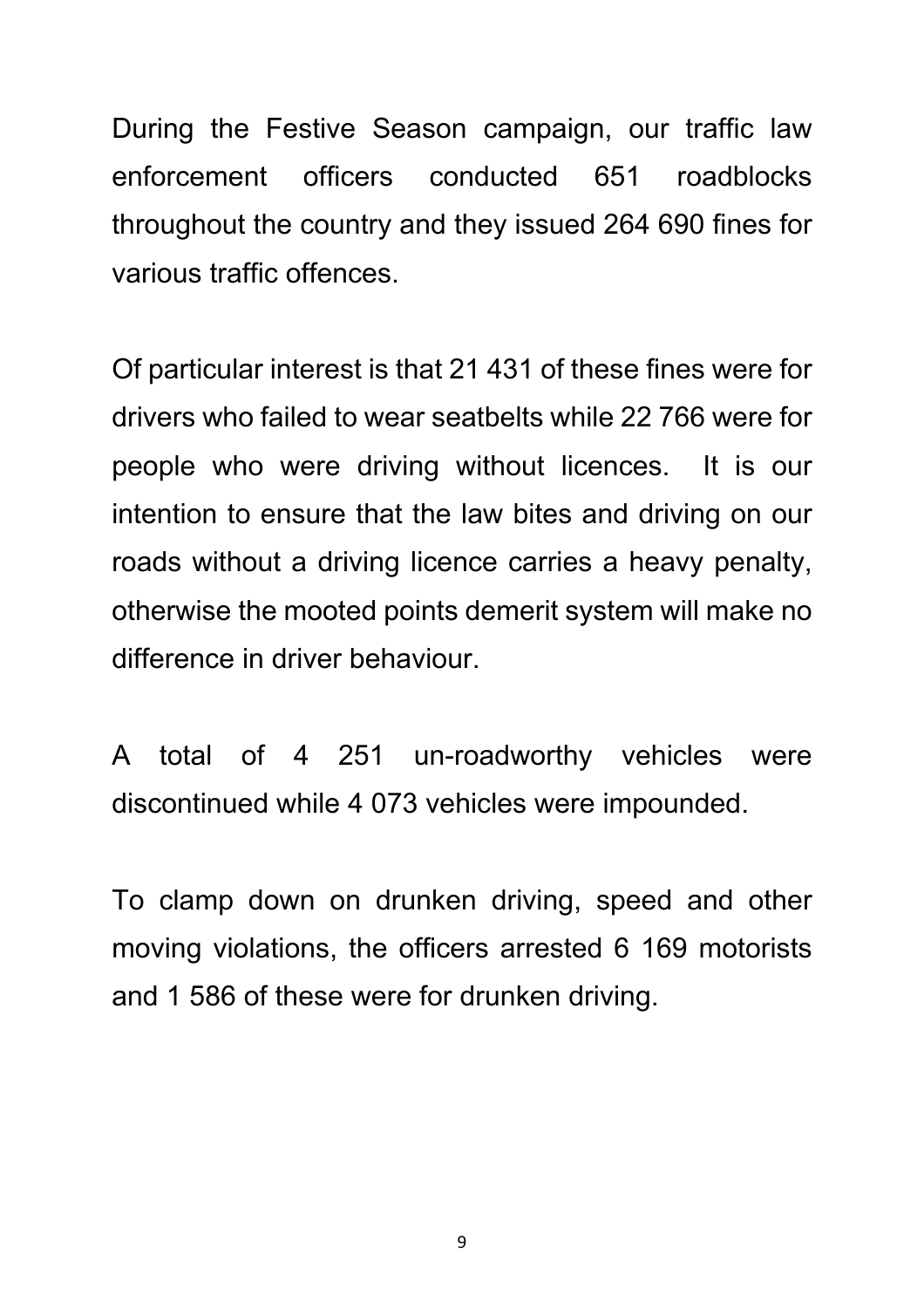A total of 605 drivers were arrested for driving at excessive speeds of between 190 km per hour to well above 220 km per hour. The highest speedster was arrested in Limpopo travelling at 225 km an hour.

Driving under the influence of alcohol, failure to wear a seatbelt, excessive speeding, disregarding road conditions and signs reflect a negative conduct that contributes to fatalities on our roads. This is the reason why human factors contributed 79% to the occurrence of fatal crashes while road factors contributed 11% and vehicle factors 10%. A driver with the highest alcohol level of 2.43mg was arrested in Johannesburg on 22 December 2021.

Our Festive Season campaign statistics reveal that road fatalities increased in seven (7) Provinces and declined in two (2) Provinces. The Eastern Cape and KwaZulu Natal are the only provinces that recorded a decline in fatalities while the Northern Cape and Western Cape recorded the highest percentage increases in fatalities.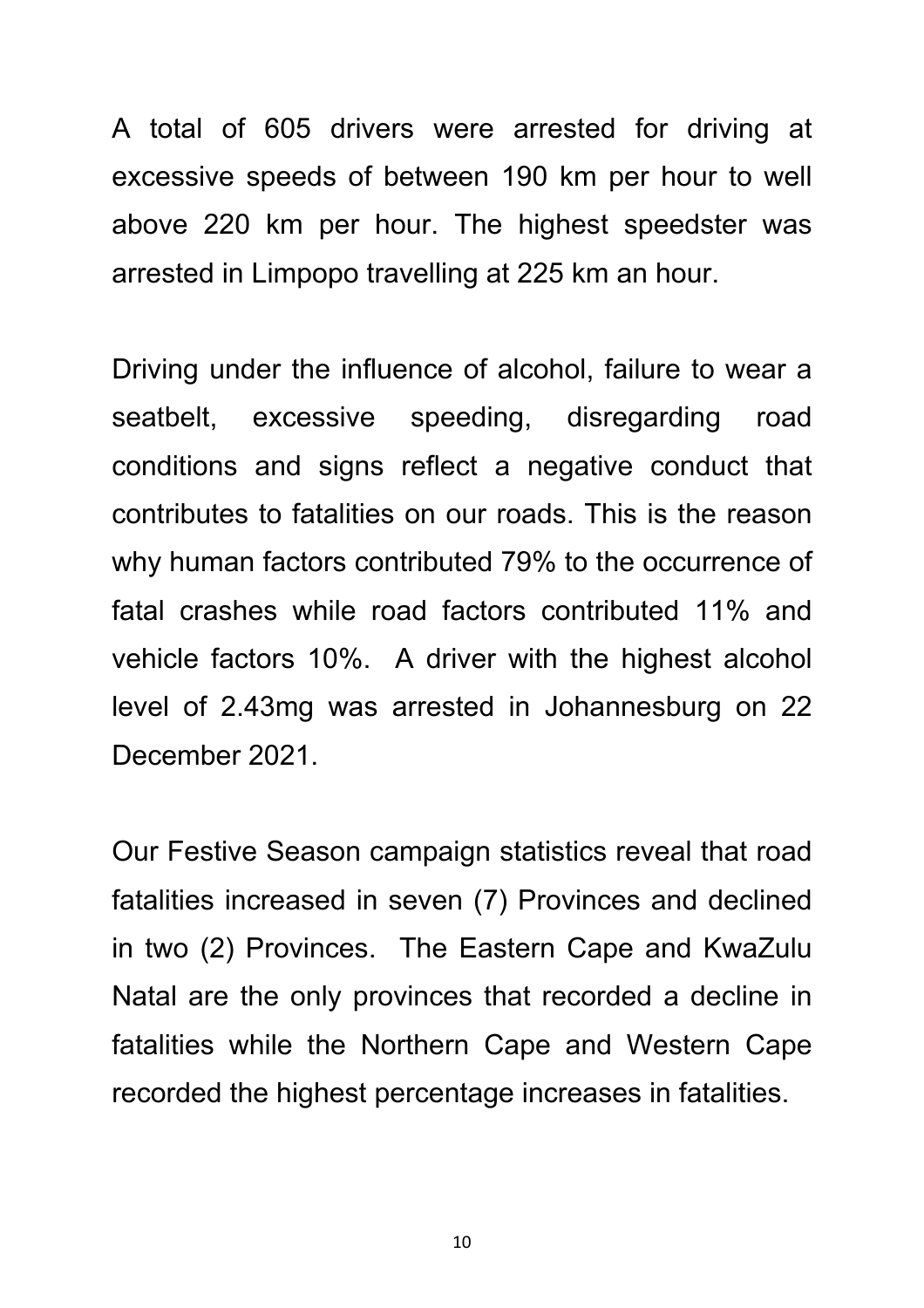The main causes of the road fatalities during this period were:

- I. jaywalking
- II. speeding
- III. wet or slippery road surfaces
- IV. overtaking across barrier lines, and
- V. poor visibility.

A total of 1 685 fatalities were recorded over this festive period which is a 14% increase on the previous period.

The Eastern Cape recorded the largest decline in fatalities with a reduction of 7.9% or 210 fatalities compared to the same period last year, when it had 228 fatalities. We want to congratulate and commend the Eastern Cape leadership for the sterling work as they marshalled their troops towards the attainment of this significant reduction.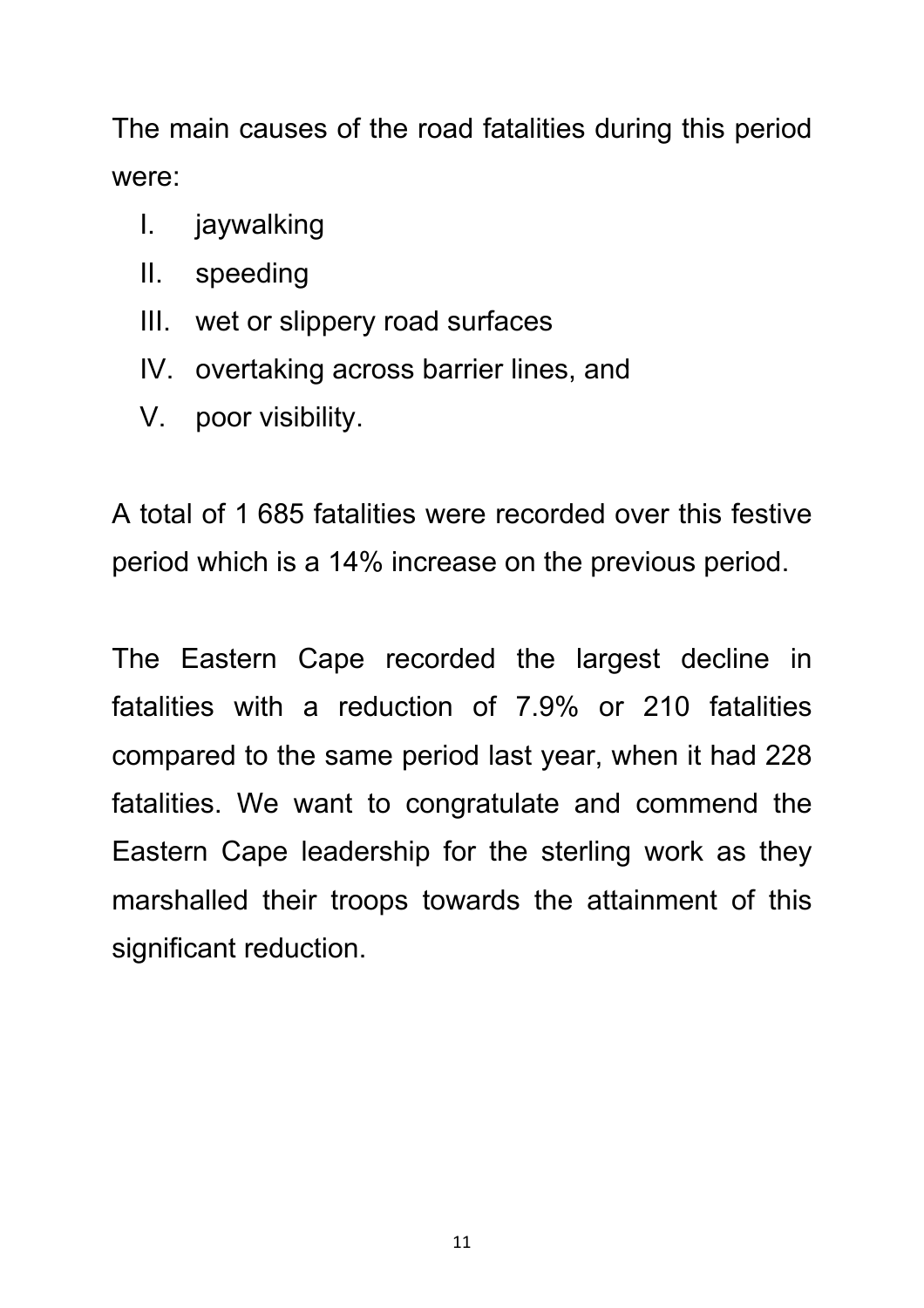Similarly, KwaZulu-Natal recorded a significant 6.5% decline in fatalities. The province recorded 275 fatalities as compared to 294 in the same period last year. Keep up the good work and remain shining stars.

It is disturbing to note that the Northern Cape recorded the highest increase of 97%, moving from 33 fatalities in the previous period to 65 in this period.

The Western Cape equally recorded a massive 55.6% increase in the percentage of fatalities moving from 133 fatalities the previous period to 207 in this period. We need to get to the root cause of this drastic increase and address it in a decisive manner.

North-West recorded a 25.3% increase moving from 95 fatalities in the previous period to 119 in this period.

Mpumalanga recorded an increase of 24.3% moving from 152 fatalities in the previous period to 189 in this period.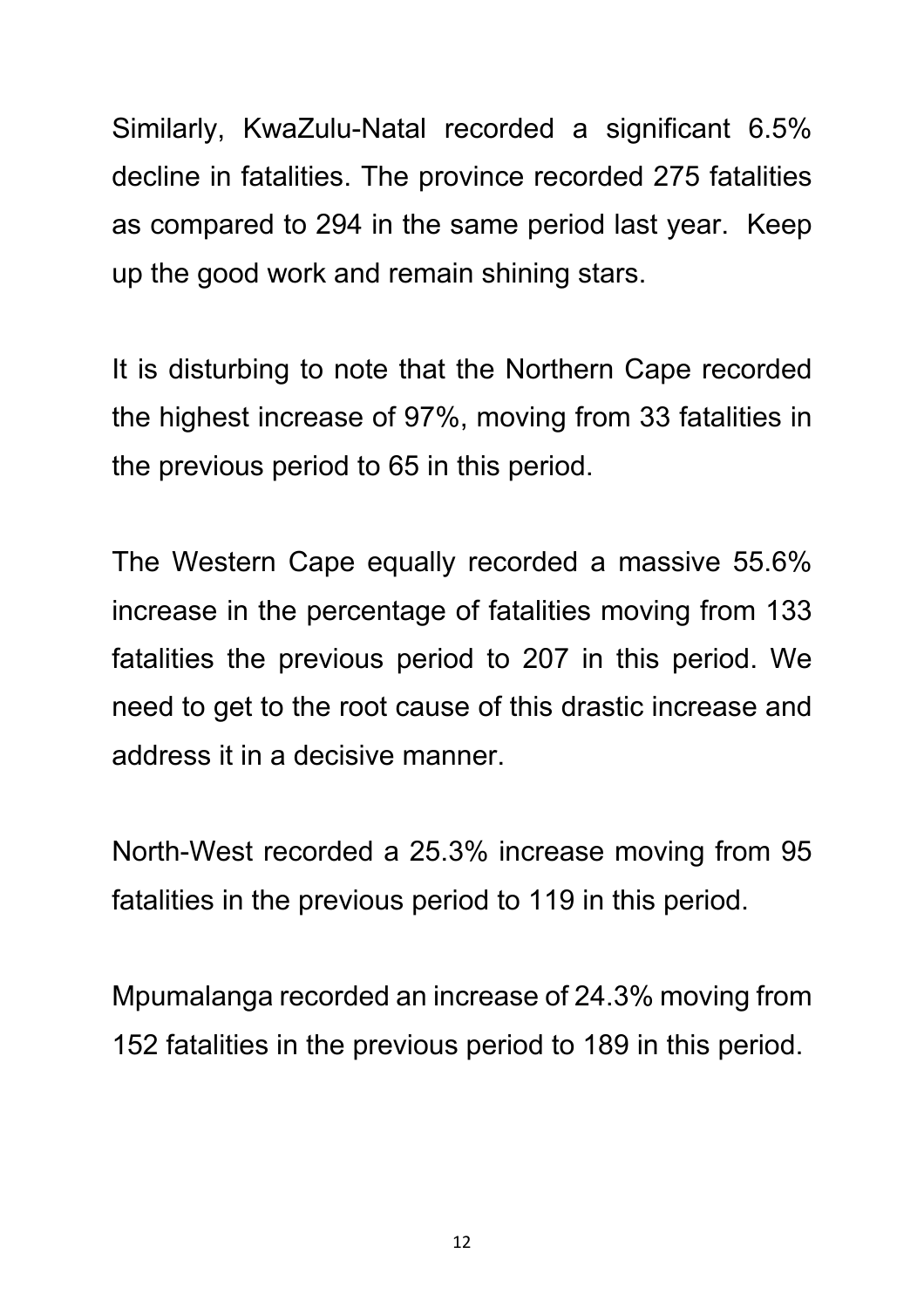Limpopo recorded a 16.5% increase moving from 194 fatalities in the previous period to 226 in this period.

Gauteng recorded a 15.5% increase moving from 238 fatalities in the previous period to 275 in this period.

Free State recorded the lowest increase of 7.2% moving from 111 fatalities in the previous period to 119 in this period.

What is alarming is that we have had more fatalities per crash this year compared to the previous periods. This resulted in high passenger fatalities this year compared to the previous period. Passenger fatalities constituted 38% in the current period compared to the previous 32%.

Pedestrian fatalities significantly decreased from 41% previously to 31% in the current reporting period.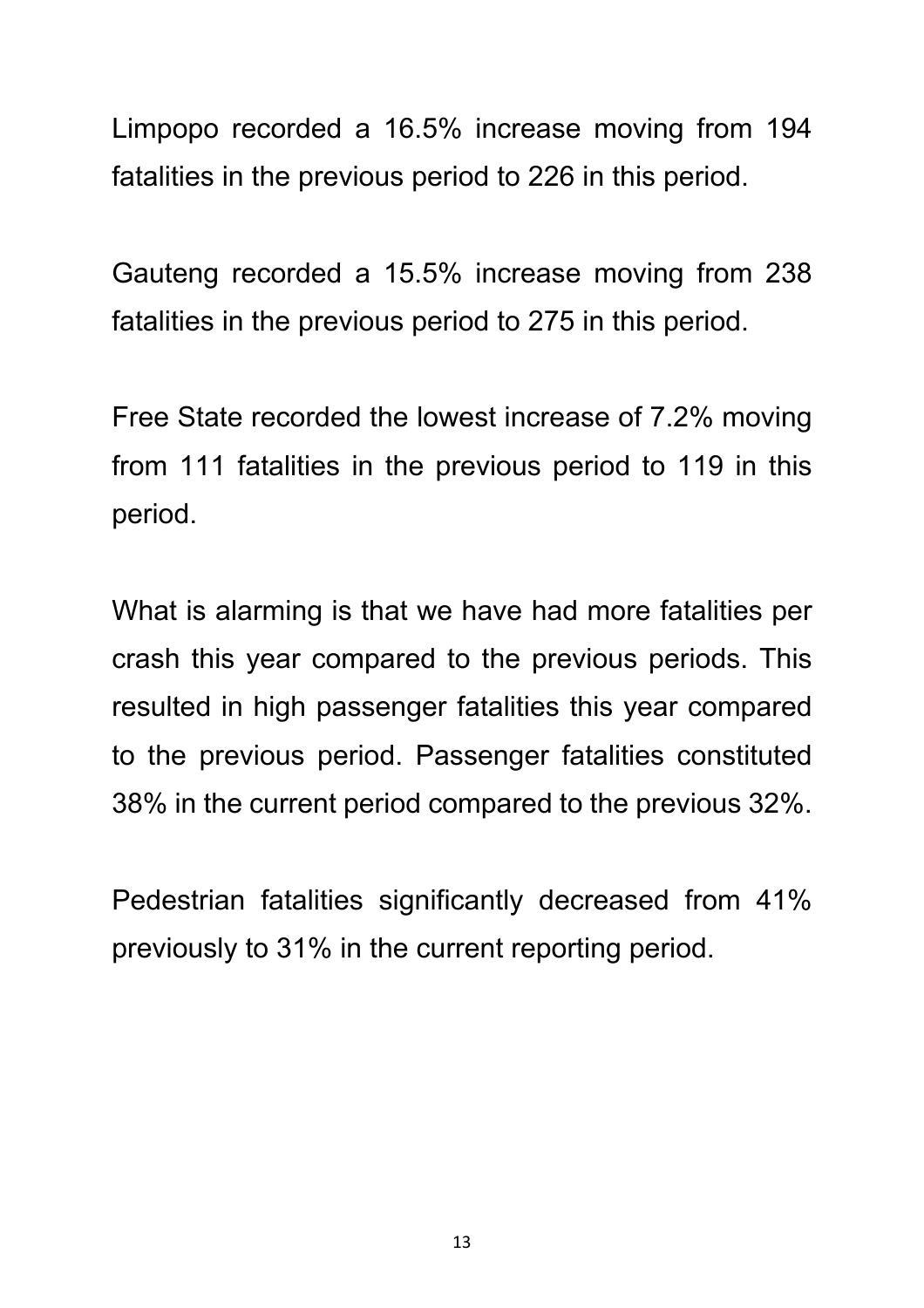Driver fatalities increased from 27% in the previous period to 28% in this period, while cyclist fatalities increase from 1% in the previous period to 3% in the current period.

Most fatal crashes involved light motor vehicles followed by light delivery vehicles, minibuses, and trucks.

The figures indicate that many vehicles involved in fatal crashes had a high number of occupants and most crashes occurred between 17h00 and 19h00 particularly on Friday, Saturday, and Sunday.

Light motor cars contributed 49% to the total crashes followed by light delivery vehicles at 17%. Minibus vehicles contributed 8% and trucks accounted for 6%. The taxi and freight industries must do more to reduce the number of crashes caused by their vehicles as they contributed higher fatalities per crash compared to other vehicles.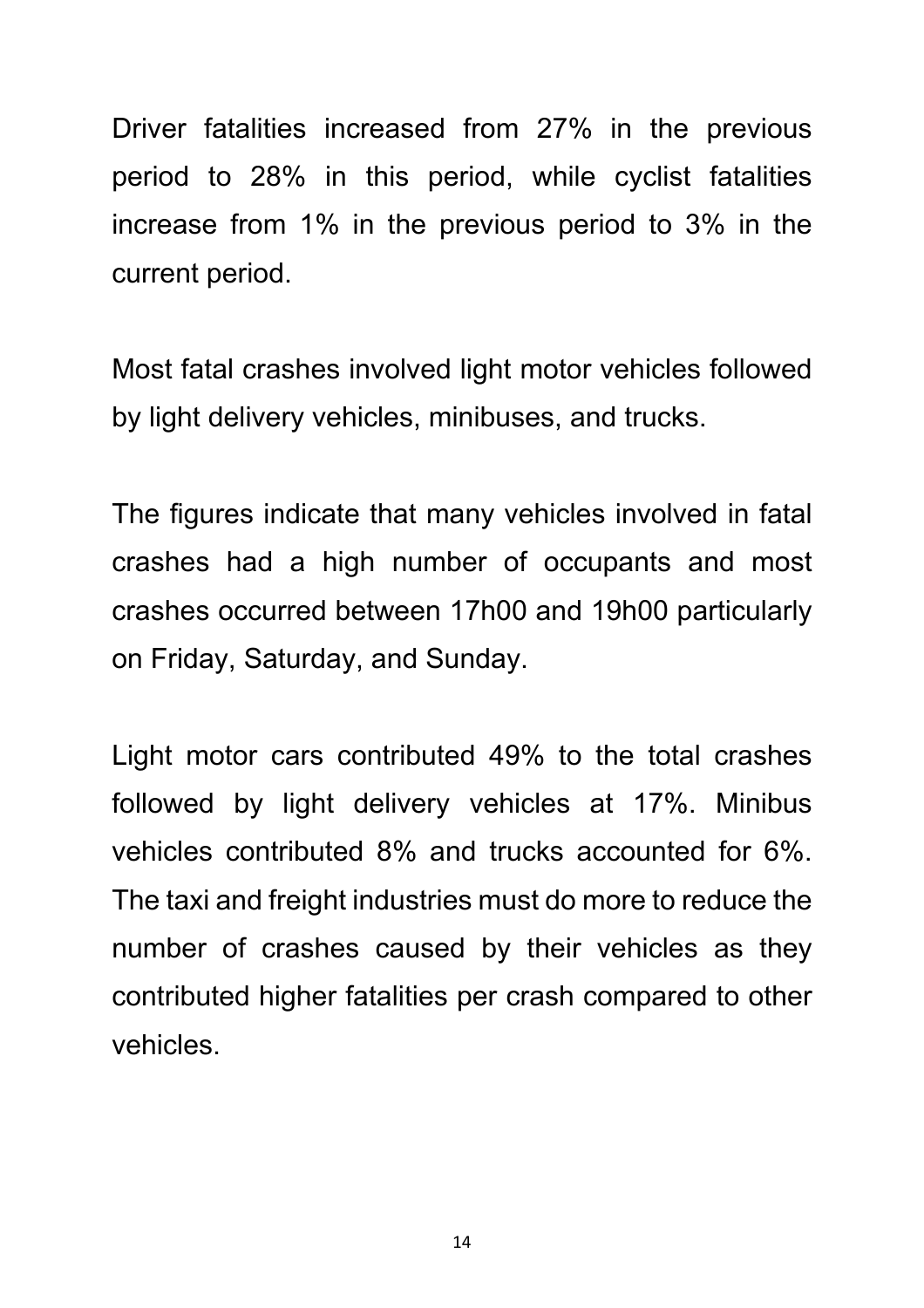Necessary actions will be taken to turn the situation around. Building on the previous and recent experiences, the Department will continue to improve its enforcement policies and strategies, and upscale public safety campaigns. The finalization of the classification of traffic policing as a 7-day job will receive our top-most priority.

In addressing driver competency and putting in place measures to eliminate fraud, we are making significant progress in rolling out computerized learner's licence testing.

Through the RTMC, we are augmenting the capacity of Driving Licence Testing Centres (DLTCs) and will be launching online services in February 2022 to improve service delivery and minimize the need for a motorist to visit a DLTC a number of times. This would mean motorists are able to access services in the comfort of their homes.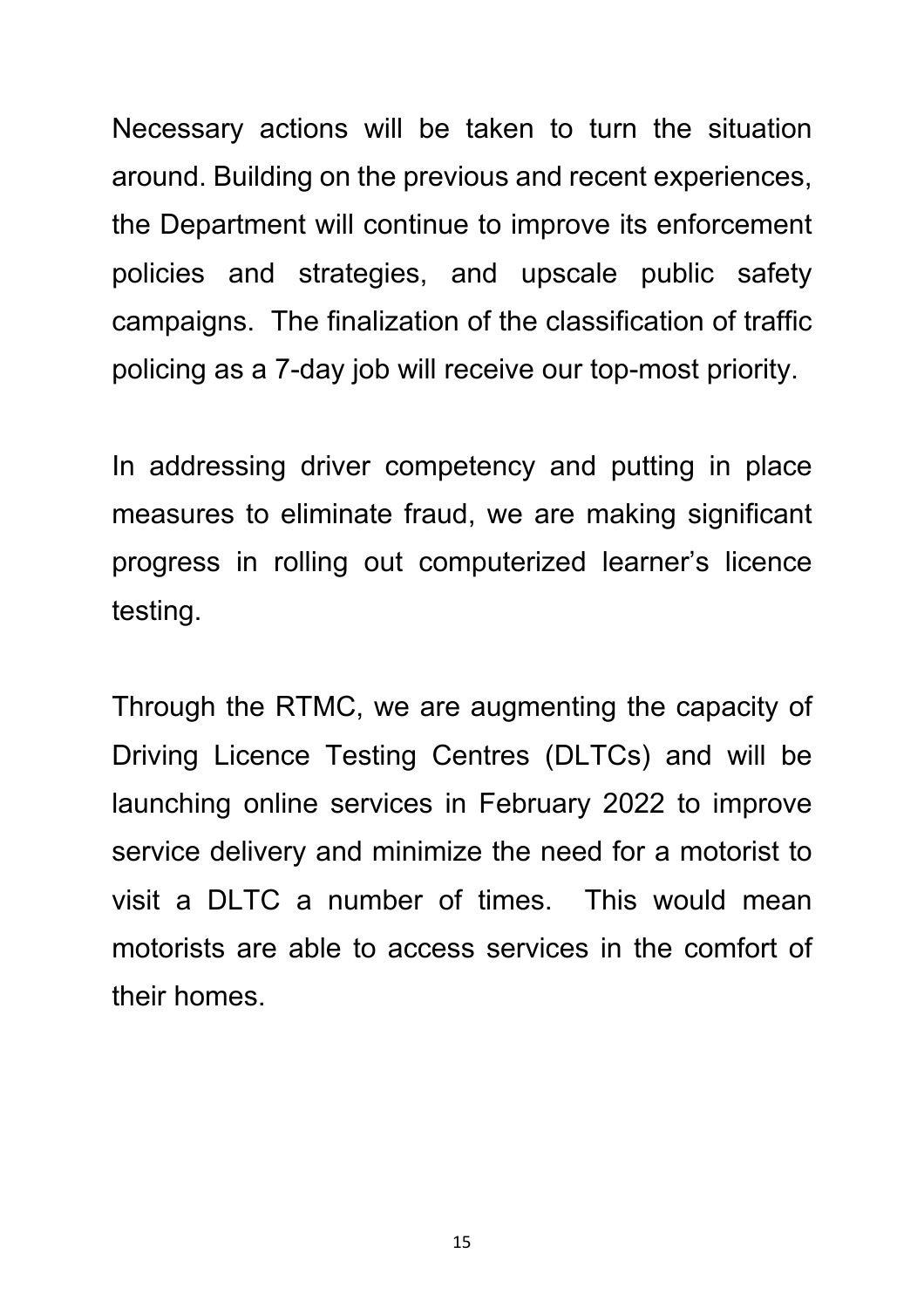Processes to digitalise driving licence renewal procedures are in the pipeline and will result in a paperless process. This will include online eye-testing, where the eye test result will be automatically uploaded and linked to the user application.

Long term interventions include integration of driving licence simulators into the testing procedures. This will entail testing the motorist's level of knowledge of the motor vehicle and rules of the road before actually getting into the vehicle. The recording of the driving licence testing and digitalizing test results will also be part of this innovation. This will also include a new functionality to complete the renewal of driving licences online.

We have, with the publication of the 2022 RTMC Regulations on 14 January 2022, taken the first step towards implementing measures to curb lawlessness on our roads.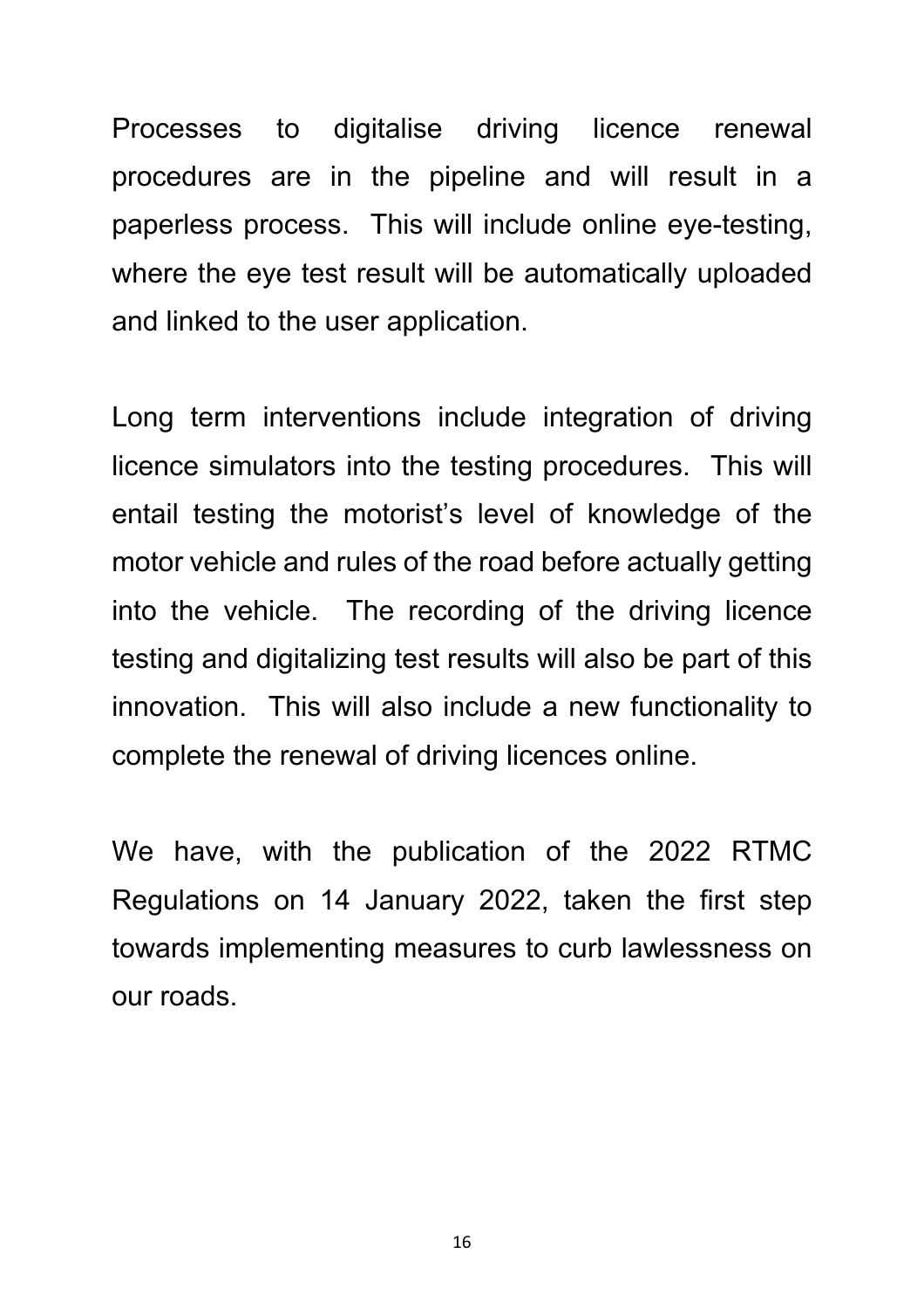The Regulations amongst others, introduce online services to the public, for booking for learner's license tests, renewal of Drivers Licenses, motor vehicle registration and licensing as well as online vehicle licence renewals. This will aid in addressing the corruption associated with the issuing of these licenses and or rendering of the services.

As I conclude, I must recognise and thank those South Africans who continue to obey the laws of the road and made it to their destinations without any incident. This they achieved by simply adhering to the rules of the road, driving within the speed limit, buckling up, avoiding the use of cell phones while driving, using roadworthy vehicles, remaining calm irrespective of challenges confronting them on the roads, taking regular stops to avoid fatigue and avoiding the use of alcohol while driving.

Achieving the goals that we have set for ourselves and achiving a 25% reduction in road fatalities remains a daunting task that we must tackle collectively.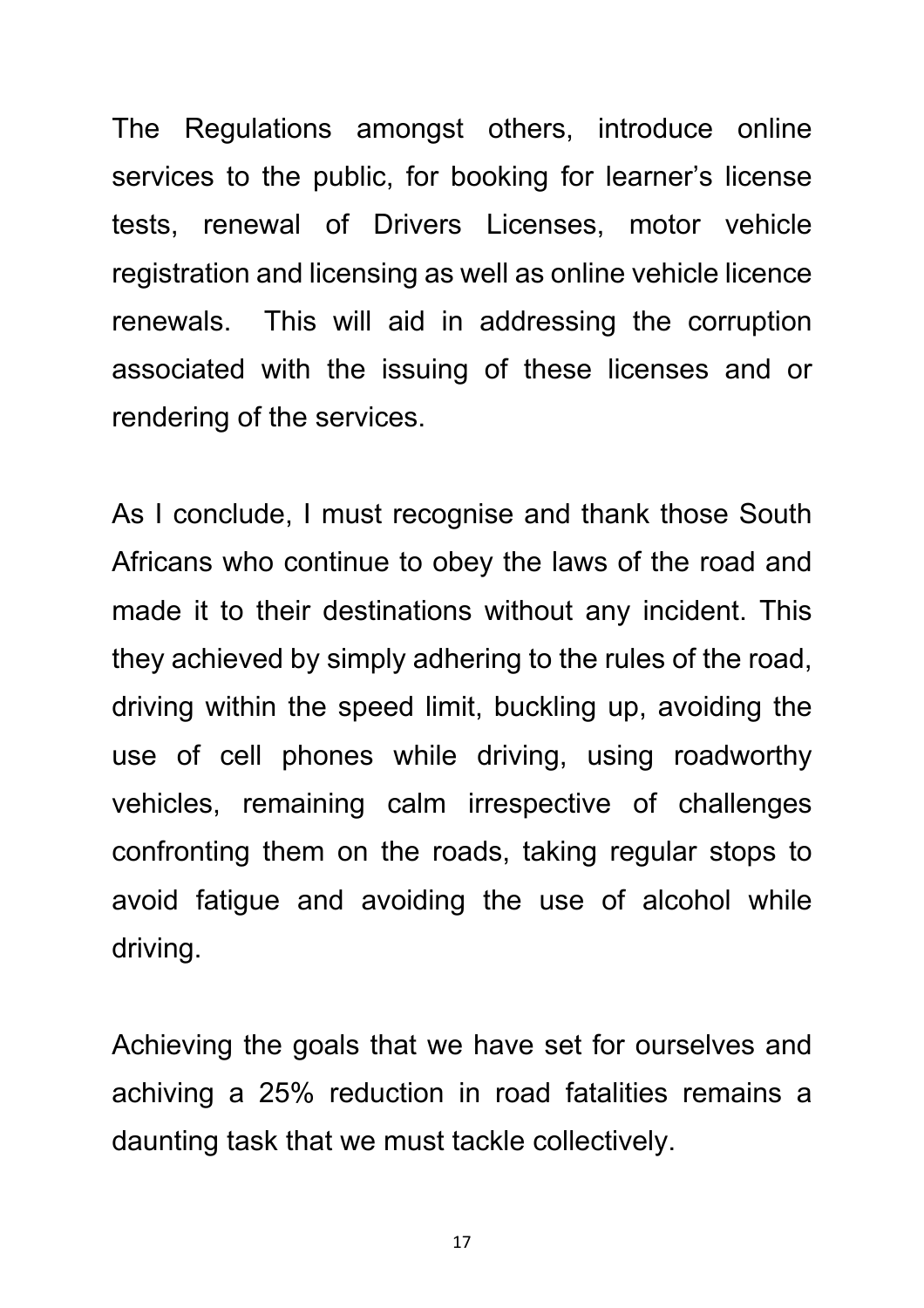We must stay the course if we are to succeed and work together to change behaviour that perpetuates lawlessness.

We will now commence with the task of planning for the next peak travel period by ensuring that we allocate resources appropriately, that we plan and manage overtime and we reduce fatalities every day of the year.

Though the picture may seem bleak and the hope for those who lost their loved ones may seem like a faint light in a distant horizon, we remain steadfast in our commitment to confront lawlessness and rogue behaviour on our roads. We will forever be inspired to tell the truth no-matter what the circumstances might be. Let me once again reiterate what our fellow freedom fighter Amilcar Cabral once said.

*"Hide nothing from the masses of our people. Tell no lies. Expose lies whenever they are told. Mask no difficulties, mistakes, failures. Claim no easy victories."*